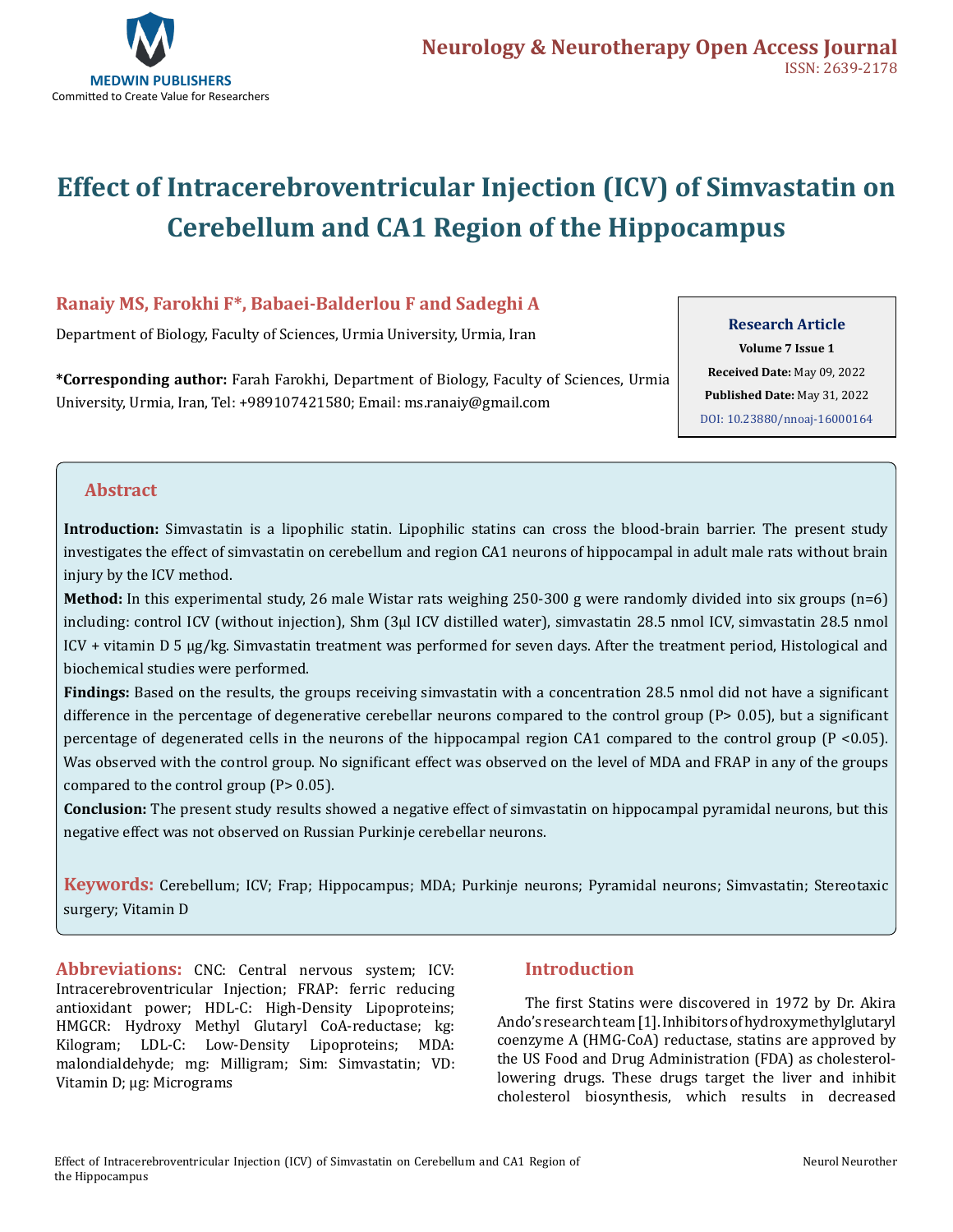intracellular cholesterol levels in the liver and subsequently regulates the number of LDL-C receptors on the cell surface [2]. Statins are generally known for protecting and treating cardiovascular disease [3], reducing LDL-C and TG levels, and increasing HDL-C [4,5]. Simvastatin is a member of the lipophilic family of Statins [6]. Research shows that simvastatin is a lipophilic statin capable of crossing the blood-brain barrier [7,8], so it affects the brain.

Oxidative stress stems from the imbalance relation of oxidants (free radicals) and antioxidants, which results in the accumulation of free radicals in the cells, which subsequently interact with the biological molecules. It mainly arises from an increase in free radicals, an imbalance between the production and elimination of active species in the body, and a decrease in the potency of the antioxidant defense system [9,10]. Several cellular processes, including cell metabolism, cell signaling pathways, gene expression, cell proliferation, and programmed cell death, are affected by oxidative stress [11]. The antioxidant defense system is divided into two categories: the non-enzymatic antioxidant defense consisting of small molecules such as vitamin E, ascorbate, and glutathione. The other is the enzymatic antioxidant defense of the cell includes superoxide dismutase catalase, glutathione peroxidase and glutathione peroxidase. Decomposition of volatile peroxidases derived from unsaturated fatty acids leads to the formation of malondialdehyde [12].

In addition to their effects on plasma lipids, statins can have important anti-inflammatory effects. Since inflammation is directly related to the production of reactive oxygen species, the molecular basis of the observed antiinflammatory effects of statins may be related to the ability to They will be in the cessation of production or activity of ROS. The antioxidant effects of statins are likely to contribute to their clinical effectiveness in treating cardiovascular disease and other chronic diseases associated with increased oxidative stress in humans [13]. In addition to their fatreducing properties, statins have separate pleiotropic effects, including inhibition of oxidative stress [14]. Statins have rapid anti-inflammatory and antioxidant effects [15].

The present study evaluated the direct effect of simvastatin on neurons in region CA1 of the hippocampus and cerebellar neurons.

#### **Materials and Methods**

Twenty-six male Westar rats weighing 250-300g were purchased from the animal house of Urmia University. All procedures were followed according to the National Institute of Health guide for the care and use of Laboratory

Animals (NIH Publications No. 8023, revised 1978) and local guidelines for compassionate use of animals in research; Rats were kept in cages with open access to standard tap water and compact chow. The animals were held in the same laboratory conditions (18°C to 23°C room temperature and controlled humidity) with alternating 12-h light and dark cycles. The Ethics Committee has approved the proposal of this study of Urmia University (Ethics Code: IR-UU-AEC-3/1033 / DA).

#### **Animal Grouping**

- 1. Healthy control group who received normal water were not injected (C).
- 2. Sham group received 3 ul of distilled water as ICV (shm)
- 3. Simvastatin group with a dose of 28.5 nmol received a simvastatin by ICV [16] (sim).
- 4. Simvastatin group dose of 28.5 nmol with vitamin D supplement 5  $\mu$ g/kg (200 IU) [17] (sim + vD).

The drugs were administered once daily for seven days. The drug simvastatin used in the present study was produced by Timova Pharmaceutical Company (Denmark).

#### **Stereotaxic Surgery and Cannulation for Intraventricular Brain Group**

A cannula was implanted in the third cerebral ventricle of the rats a week before the onset of behavioral tests. Before surgery, animals were anesthetized by intraperitoneal injection of ketamine and xylazine at doses of 10 mg/kg and 10 mg/kg, respectively [18] After shaving head and disinfecting hair with 10% betadine and 70% alcohol, they were placed in stereotaxic apparatus, then using third ventricular coordinate axes ( $AP = -4.2$  mm,  $L = 0$ mm,  $DV =$ -4.2), a 5mm long cannula (needle head 23) was placed as a guiding cannula in the third ventricle of their brain. The coordinate axes used in stereotaxis to access the brain's third ventricle were selected from the brain atlas [19] to fix the cannula on the animal skull using two eyeglass screws as a base dental cement (a mixture of self-curing acrylic and monomer). A piece of thin copper wire was inserted into the cannula to prevent CSF or blood flow through the guiding cannula.

After the end of the course of drug use, biochemical and microscopic studies were performed.

#### **Histological Studies**

The brains of mice were transferred to 10% formalin for fixation and then subjected to dehydration, clarification, paraffin, and molding; then, six micron-thick sections were prepared by microtome. After staining with hematoxylin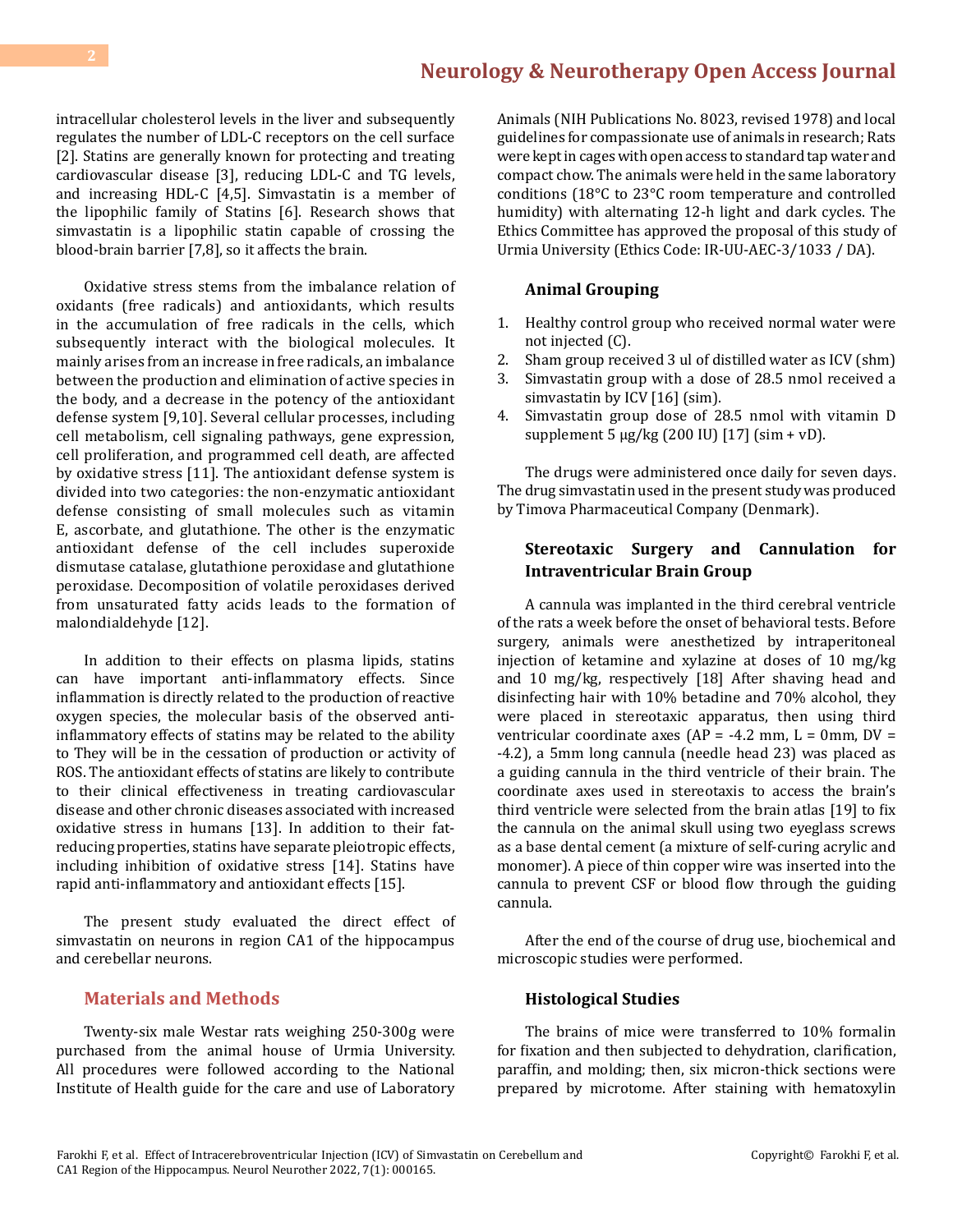and eosin, they were examined with a light microscope. The pyramidal neurons of region CA1 of the hippocampus and Purkinje neurons of the cerebellum were explicitly studied.

Degeneration of neurons (degeneration: abnormal changes in cell appearance, including cell shrinkage, membrane uniformity, and cytoplasm density) were examined by light microscopy [20].

#### **Sampling**

After completing the course of medication (Seven days), the rats were euthanized with ketamine (75.00 mg kg-1; Alfasan, Woerden, The Netherlands) and xylazine (10.00 mg kg-1; Alfasan, Woerden, The Netherlands), both intraperitoneally (IP). Then blood samples were taken from the heart of the animals. After one hour, all blood samples were centrifuged at 1500 rpm for 10 minutes to isolate their serum. The obtained serum was carefully separated by a sampler and stored in Ependrov microtubes in a freezer at -80°C for serological assessments. The brain tissue was carefully removed and transferred to a −80°C freezer for evaluation of oxidative stress markers.

#### **Biochemical Assay**

To lipid peroxidation measurement, the malondialdehyde

(MDA) concentrations of brain tissue were assessed using the reaction of thiobarbituric acid as previously described [21]. The amount of total antioxidant capacity (TAOC) of brain tissue was evaluated using the ferric reducing antioxidant power (FRAP) test [22].

#### **Statistical Analysis**

Data were analyzed by one-way ANOVA using SPSS 19 software and Tukey tests, and the results were presented as mean  $\pm$  standard deviation error. P < 0.05 was considered as the level of significance.

#### **Serological Outcome**

#### **Results of Examination of Neurons in the Ca1 Region of the Hippocampus**

Statistical results of neurons in the cA1 region of the hippocampus (pyramidal neurons) showed that the group receiving simvastatin at a dose of 28.5 nmol (sim) had a significant increase  $(P \le 0.05)$  in the percentage of degenerative cells in this region compared to the control group, but other groups did not show a significant difference compared to the control group (P> 0.05) (Figure 1).



## **Results of Examination of Cerebellar Neurons (Purkinje Neurons)**

neurons) showed that none of the groups had a significant difference in the percentage of degenerative cells in this area compared to the control group (P> 0.05) (Figure 2).

Statistical results of cerebellar neurons (Purkinje

Farokhi F, et al. Effect of Intracerebroventricular Injection (ICV) of Simvastatin on Cerebellum and CA1 Region of the Hippocampus. Neurol Neurother 2022, 7(1): 000165.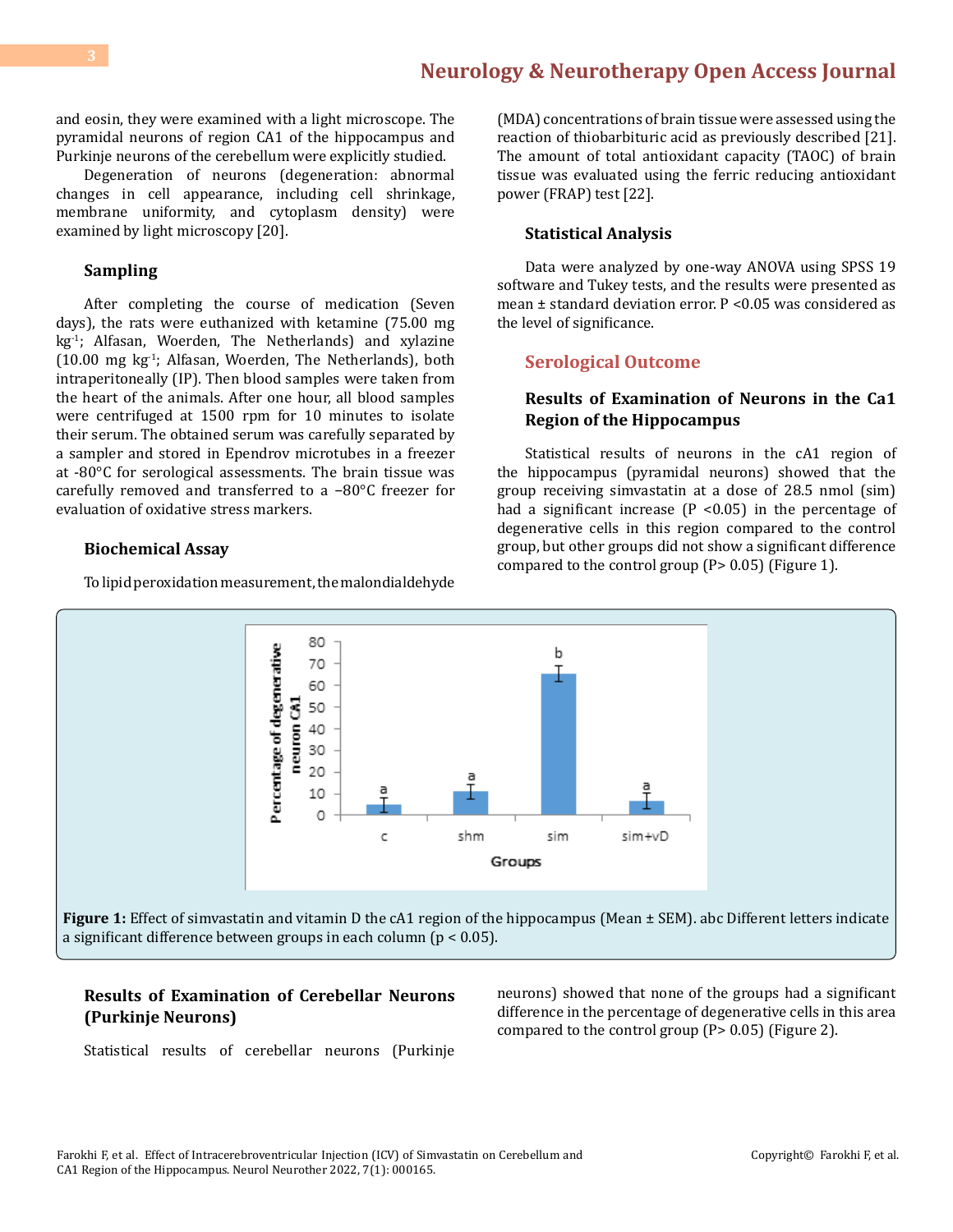

**Figure 2:** Effect of simvastatin and vitamin D on the cerebellar neurons (Mean ± SEM). abc Different letters indicate a significant difference between groups in each column ( $p < 0.05$ ).

# **MDA Biochemical Test Results**

The statistical results of MDA biochemistry test in

stereotaxic surgery group showed that none of the groups had a significant difference in MDA compared to the control group (P> 0.05), (Figure 3).



## **Results of FRAP Biochemical Test**

The statistical results of the FRAP biochemistry test

showed that none of the tested groups were significantly different from the control group (P> 0.05) (Figure 4).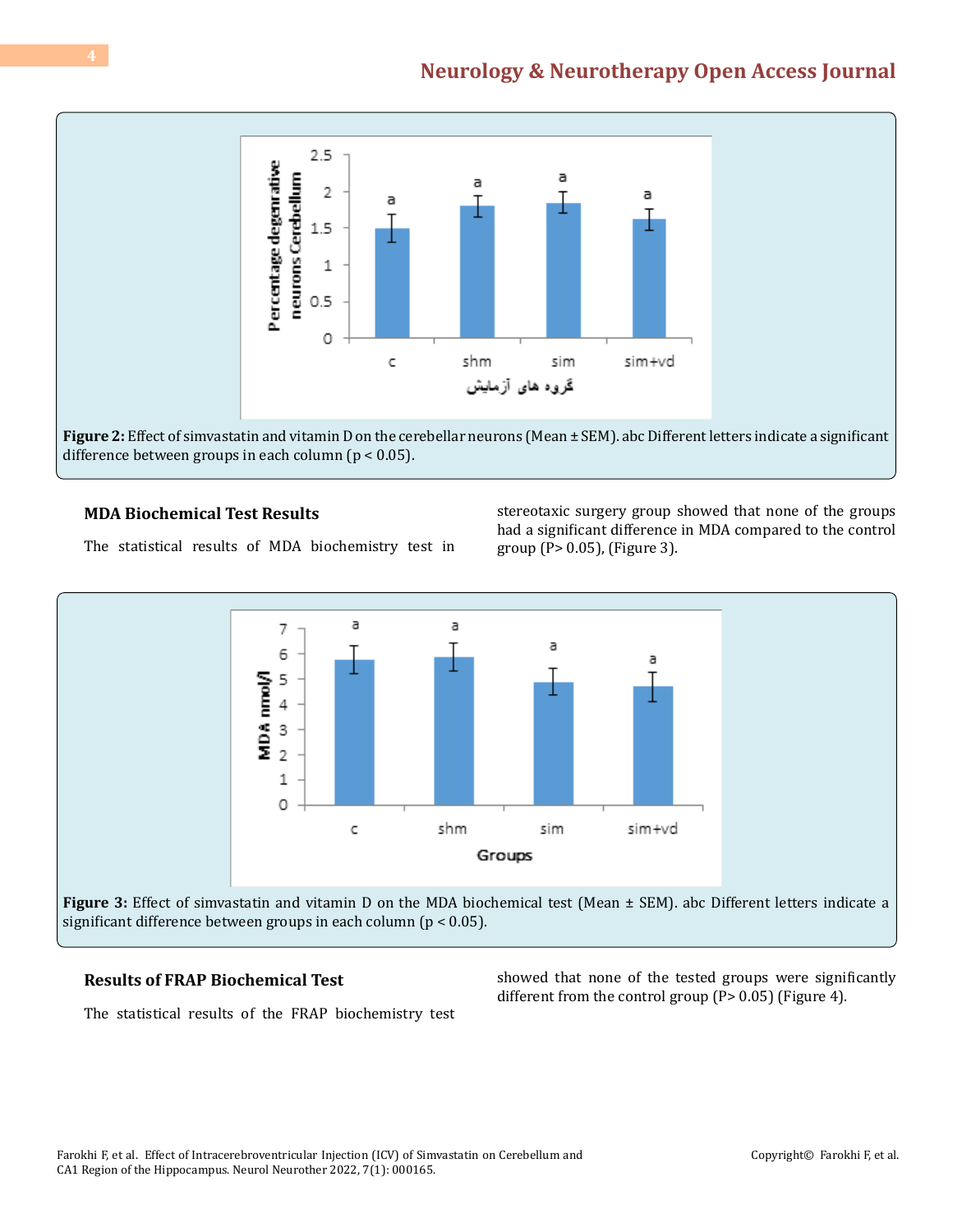

#### **Discussion and Conclusion**

Cholesterol is an essential sterol synthesized by most human cells, majorly in the liver. It is a necessary constituent of cell membranes; it acts as a precursor for synthesizing steroid hormones, vitamin D, and bile acids. Cholesterol is transported in plasma primarily in lowdensity lipoproteins (LDL) [23]. Statins have an impact on serum cholesterol concentration. Treatments with statins reduce LDL-C levels [24]. Cholesterol does not cross the blood-brain barrier [25]. Brain cholesterol is produced by its production in this organ. Any interference with cholesterol concentration in the brain can also affect the cell wall, resulting in lipophilic statins such as simvastatin. It can cross the blood-brain barrier and affect cholesterol concentration in the brain. In one study, when lovastatin or simvastatin was temporarily injected into mice, simvastatin was found in higher concentrations in the CNS, causing changes in the expression of more genes and significantly lowering brain cholesterol levels than lovastatin [26]. The study results of Wonders of Pamelia and Manik Panilia et al., Showed that cholesterol levels in the cerebral cortex are slightly reduced [27].

Some studies of the adverse effects of statins include: cessation of DNA synthesis and proliferation [28], cell death in primary neuronal cell culture [29,30] death of neuroblasts [31], loss of synapses [32], and adverse effects on cognitive function has been reported in clinical studies [33]. The results showed that the death of neurons and oligodendrocytes was at a concentration of 0.1 μmol of simvastatin, which was in the same range for the inhibition of cholesterol by simvastatin in liver tissue [34,35].

The results of some studies suggest that simvastatin is effective in inhibiting hippocampal cell apoptosis and inflammation in mice with Alzheimer's disease. That simvastatin has protective effects on the nervous system [36,37], and that treatment with simvastatin has potential inhibitory effects on apoptosis of hippocampal nerves, thus helping to improve memory [38,39]. Some studies have shown that treatment with simvastatin significantly reduces nerve damage. And reduction of apoptosis in the hippocampus [40].

Measures that directly study cerebral structure, cerebral blood flow, cholesterol circulation, and neuronal activity can be used to understand how statins affect the CNS. Still, there are few studies in this area. And their results are different. Decreased hippocampal volume and memory impairment have been studied in some age-related studies; however, there are few studies on the effect of statins on the hippocampus. There are many differences in their results [41,42]. Also, other research results indicate the death of cerebellar granular neurons in cell culture medium treated with simvastatin 0.1 μmol [29]. In this regard, the results of Zongmin and Steven's research aimed at investigating the effect of simvastatin on the progression of myelination in a mouse cerebellum cell culture model, indicating inhibition of cholesterol synthesis by simvastatin during the progression of primary cells to neurons and oligodendrocytic and showed harmful effects of simvastatin on myelination [43].

The results of the present study, despite the difference in the type of use of simvastatin (in this study as intraventricular injection) and the difference in the dose used (in this study, 28.5 nmol dose of simvastatin) confirm the above research on the negative effect of simvastatin. The results of the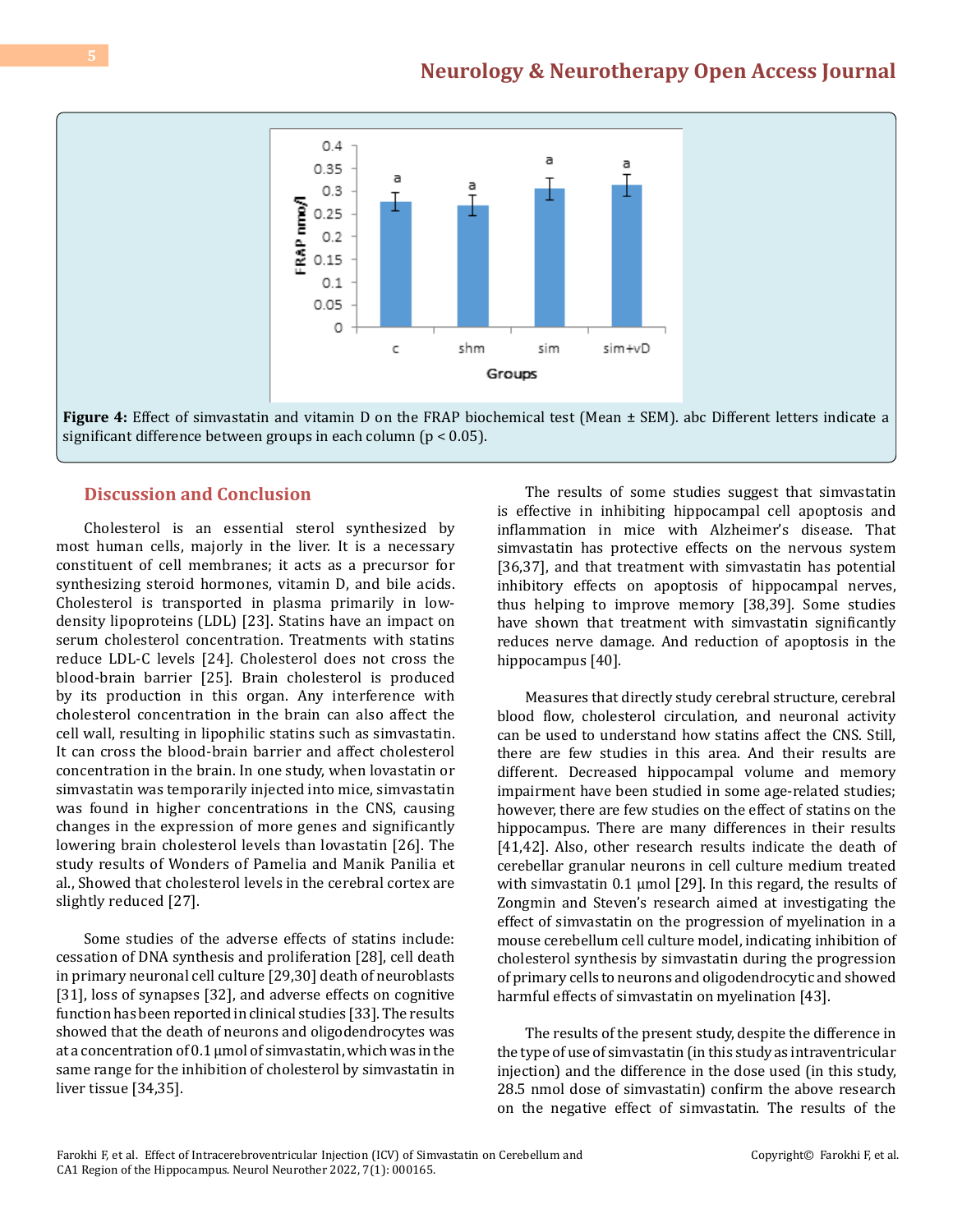study of hippocampal tissue in the present study indicate a significant increase in the percentage of degenerative pyramidal neurons in the cA1 region compared to the control group (Figure 1). The important point in this study is that in the group receiving vitamin D supplementation (Sim + vD), there was a significant decrease in the percentage of degenerated neurons compared to the group receiving simvastatin (sim), which can be the important point. It is important to take vitamin D supplements with simvastatin, which could lead to more research on the importance of taking statins more efficiently. If there is a lot of research on vitamin D supplementation with statins, it is associated with a decrease in vitamin D and the development of statininduced muscle myopathy.

The study results of cerebellar tissue (Purkinje neurons) in the present study did not show any significant adverse effect of simvastatin in the groups receiving this drug compared to the control group (Figure 2). The present study is one of the few studies on the effect of statins on the cerebellum and the clinical manifestations of statin drugs on central nervous system cells, including the cerebellum. The present study was performed without complication in the cerebellum on healthy mice. The direct effect of simvastatin on the cerebellum was performed as part of the central nervous system results of the present study show that simvastatin is used in the form of i.c.v injection in the third ventricle of the brain, there is no negative effect on the appearance of cerebellar cells. It should be noted that the presence of vitamin D supplementation did not show any significant effect on the histomorphometry of cerebellar cells compared to the control group. Perhaps the main reason for the discrepancy between the results and some of the above studies is the difference in the type of statin used and the difference in the dose used and also the difference during the treatment period [16], Because of the importance of these drugs, more studies are needed in the future.

The question may arise as to why the drug simvastatin in the present study caused significant degeneration of pyramidal neurons in region CA1 of the hippocampus. Still, this tiger effect was not observed in Purkinje's neurons? The answer to this question is in Segatto M. et al.'s research results. They reported that statins had the most significant effect on the hippocampus and cortex and had a minor impact on the cerebellum and brainstem. The results of Segatto M, et al. showed that differences in HMGR and LDLr regulation are present in brain areas. They also reported that these variations seem to be related to cholesterol turnover, regional myelin content, and synaptic plastic modulation. These data emphasize marked functional differences in HMGR and LDLr regulation in brain regions [44].

Simvastatin-induced toxicity has been reported on different cell types [45]. Statins have a significant effect on the hippocampus [44], and simvastatin has been reported to impair myelin repair in myelinated mice [46]. Simvastatin treatment may interfere with myelin repair by inhibiting lipid-associated signaling and the cholesteroldependent process [47]. Other studies have also shown that simvastatin blocks the differentiation of progenitor cells into mature molecular cells in the CNC (Central nervous system) [48,49]. Kaminsky et al.'s research showed that treatment of astrocytes with simvastatin induced apoptosis in a dose- and time-dependent manner [45]. Statins lower cholesterol [50], That cholesterol is an integral part of animal cell membranes; therefore, any drug that affects cholesterol concentration can affect animal cell membrane cholesterol since statins are cholesterol-lowering drugs. They can affect the cell membrane, cholesterol does not cross the blood-brain barrier, and brain cholesterol is produced by its production in this organ [25]. Any interference with cholesterol concentration in the brain can affect the wall. The effect of statins on cholesterol increase the permeability of cell membranes due to disturbing the cholesterol balance of the cell wall can enter the cell during tissue passage and affect the results of studies.

Increased antioxidant enzyme activity has been reported during treatment with atorvastatin and simvastatin [51]. MDA is a by-product of lipid peroxidation and is widely used as a marker of oxidative stress [52] oxygen radicals produce membrane peroxidation and malondialdehyde formation, which is detrimental to cellular function. Oxidation can increase membrane permeability while MDA can inactivate membrane channels by establishing interdisciplinary and intermolecular relationships [14]. Study results show a significant reduction in MDA with atorvastatin 20 mg Shows [53,54]. Statins have been shown to reduce MDA in patients with type 2 diabetes and fatty liver [53,55,56]. Significant reductions in serum MDA as a marker of lipid peroxidation have been reported in patients treated with high-dose simvastatin [57].

FRAP concentration considers the cumulative action of all antioxidants present in plasma and body fluids and provides an integrated parameter instead of the simple sum of measurable antioxidants [58]. Simvastatin treatment does not affect the FRAP [59,60], but the results of another study indicate that serum FRAP levels increase in patients treated with long-term atorvastatin [61]. Simvastatin has been reported to increase catalase levels and inhibit lipid peroxidation [62]. The results of a study by Joon John Moon et al. The antioxidant effects of statins indicated that short-term use of high-dose statins had significant antioxidant effects [63]. It also affects cholesterol levels, and its antioxidant effect is independent of cholesterol lowering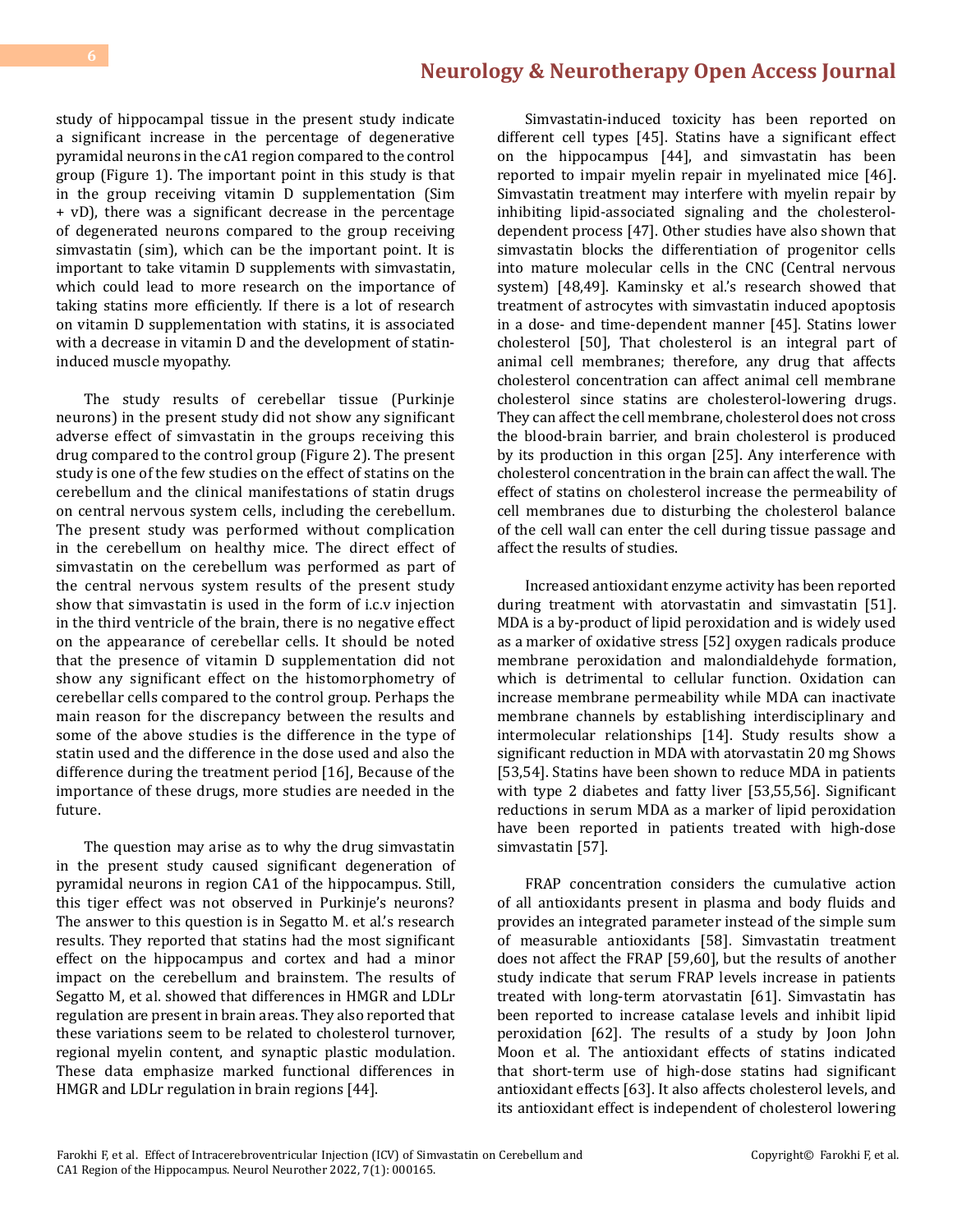effects [64]. Statins increase nitric oxide production, leading to increased catalase, 4BH, and inhibition of LDL oxidation. and restore vitamins C, E, and endogenous antioxidants such as ubiquinone and glutamine [65].

In general, citing previous research on the antioxidant effects of statins, it has been argued that statins decrease malondialdehyde levels and increase the FRAP test. The results of the present study showed that simvastatin in the dose used and the duration of use showed a slight effect on reducing MDA (Figure 3) and a small effect on increasing FRAP (Figure 4), and there was a no significant difference in either of the two biochemical factors. It should be noted that the presence of vitamin D did not show any significant effect in biochemical tests compared to the control group. The question arises: Why, despite the negative effect of simvastatin on pyramidal neurons in the CA1 region, has no negative effect occurred on biochemical tests? It should be noted that the effects of statins on serum profiles and other tissue effects are different from the antioxidant effects of statins [14,64].

Also, in the present study, an adverse effect was observed in the CA1 region, but no significant adverse effect was observed in the cerebellum (Purkinje neurons). It should be noted that the tissue section studied for biochemical tests involves large parts of the brain and is not specific to the CA1 region. On the other hand, brain cholesterol is caused by its production in this organ [25]. Any interference in cholesterol concentration in the brain can also affect the cell wall. Thus the effect of statins on cholesterol and increased permeability Cell membranes can enter the cell due to disturbance of cell wall cholesterol balance during tissue passage and affect the results of studies (in the present study, this effect was observed in the CA1 region the hippocampus). As a result of the effect of statins on cholesterol and increasing the permeability of cell membranes as a result of disturbing the cholesterol balance of the cell wall, dye can enter the cell during tissue passage and affect the results of studies (in the present study, this effect on CA1 region of the hippocampus was observed). Although this drug was observed to harm CA1 cells, this does not mean that it damaged other parts of the brain (no significant adverse effect was observed on cerebellar neurons in the present study) or a negative antioxidant effect. It should be noted that the type of statin use and the dose used in the present study are different from the above research on the antioxidant effects of statins and that in the present study the direct effect of simvastatin on the brains of healthy mice was investigated [16], It should be noted that the present study was performed on laboratory animals and this does not mean that simvastatin has the same effects on the human brain, so the results of the present study need further studies and experiments in the future.

### **Conclusion**

Simvastatin degenerated neurons in the hippocampal region CA1 but had no adverse effect on cerebellar Purkinje neurons.

#### **References**

- 1. [Shinohara M, Sato N, Shimamura M, Kurinami H,](https://pubmed.ncbi.nlm.nih.gov/24795626/) [Hamasaki T, et al. \(2014\) Possible modification of](https://pubmed.ncbi.nlm.nih.gov/24795626/) [Alzheimer's disease by statins in midlife: interactions](https://pubmed.ncbi.nlm.nih.gov/24795626/)  [with genetic and non-genetic risk factors. Front Aging](https://pubmed.ncbi.nlm.nih.gov/24795626/)  [Neurosci 6: 71.](https://pubmed.ncbi.nlm.nih.gov/24795626/)
- 2. [Brown MS, Goldstein JL \(1999\) A proteolytic pathway](https://pubmed.ncbi.nlm.nih.gov/10500120/)  [that controls the cholesterol content of membranes, cells,](https://pubmed.ncbi.nlm.nih.gov/10500120/) [and blood. Proc Natl Acad Sci 96\(20\): 11041-11048.](https://pubmed.ncbi.nlm.nih.gov/10500120/)
- 3. [Taylor F, Huffman MD, Macedo AF, Moore THM, Burke](https://pubmed.ncbi.nlm.nih.gov/23440795/) [M, et al. \(2013\) Statins for the primary prevention of](https://pubmed.ncbi.nlm.nih.gov/23440795/)  [cardiovascular disease. Cochrane Database Syst Rev](https://pubmed.ncbi.nlm.nih.gov/23440795/) [2013\(1\): CD004816.](https://pubmed.ncbi.nlm.nih.gov/23440795/)
- 4. [Karalis DG \(2009\) Intensive lowering of low-density](https://pubmed.ncbi.nlm.nih.gov/19339653/) [lipoprotein cholesterol levels for primary prevention of](https://pubmed.ncbi.nlm.nih.gov/19339653/) [coronary artery disease. Mayo Clin Proc 84\(4\): 345-352.](https://pubmed.ncbi.nlm.nih.gov/19339653/)
- 5. [Liao JK, Laufs U \(2005\) Pleiotropic effects of statins.](https://www.annualreviews.org/doi/10.1146/annurev.pharmtox.45.120403.095748) [Annu Rev Pharmacol Toxicol 45: 89-118.](https://www.annualreviews.org/doi/10.1146/annurev.pharmtox.45.120403.095748)
- 6. [Farooqui AA, Ong WY, Horrocks LA, Chen P, Farooqui T](https://www.sciencedirect.com/science/article/abs/pii/S0165017307001944)  [\(2007\) Comparison of biochemical effects of statins and](https://www.sciencedirect.com/science/article/abs/pii/S0165017307001944)  [fish oil in brain: the battle of the titans. Brain Research](https://www.sciencedirect.com/science/article/abs/pii/S0165017307001944) [Reviews 56\(2\): 443-471.](https://www.sciencedirect.com/science/article/abs/pii/S0165017307001944)
- 7. Botti RE, Pan HY, Triscari J, Zayat J (1991) Concentrations [of pravastatin and lovastatin in cerebrospinal fluid in](https://pubmed.ncbi.nlm.nih.gov/1906375/)  [healthy subjects. Clin Neuropharmacol 14\(3\): 256-261.](https://pubmed.ncbi.nlm.nih.gov/1906375/)
- 8. [Saheki A, Terasaki T, Tsuji A \(1994\) In vivo and in](https://pubmed.ncbi.nlm.nih.gov/8165193/)  [vitro blood–brain barrier transport of 3-hydroxy-3](https://pubmed.ncbi.nlm.nih.gov/8165193/) [methylglutaryl coenzyme A \(HMG-CoA\) reductase](https://pubmed.ncbi.nlm.nih.gov/8165193/) [inhibitors. Pharm Res 11\(2\): 305-311.](https://pubmed.ncbi.nlm.nih.gov/8165193/)
- 9. [Dayem AA, Choi HY, Kim JH, Cho SG \(2010\) Role of](https://pubmed.ncbi.nlm.nih.gov/24281098/) [oxidative stress in stem, cancer, and cancer stem cells.](https://pubmed.ncbi.nlm.nih.gov/24281098/)  [Cancers \(Basel\) 2\(2\): 859-884.](https://pubmed.ncbi.nlm.nih.gov/24281098/)
- 10. [Tandon VR, Sharma S, Mahajan A, Bardi \(2005\) Oxidative](https://www.jkscience.org/archive/volume7/newhorizons.pdf) [stress: a novel strategy in cancer treatment. JK Science](https://www.jkscience.org/archive/volume7/newhorizons.pdf) [7\(1\): 1-3.](https://www.jkscience.org/archive/volume7/newhorizons.pdf)
- 11. [Poli G, Leonarduzzi G, Biasi F, Chiarpotto E \(2004\)](https://pubmed.ncbi.nlm.nih.gov/15134513/) [Oxidative stress and cell signalling. Curr Med Chem](https://pubmed.ncbi.nlm.nih.gov/15134513/) [11\(9\): 1163-1182.](https://pubmed.ncbi.nlm.nih.gov/15134513/)
- 12. [Davignon J, Jacob RF, Mason RP \(2004\) The antioxidant](https://pubmed.ncbi.nlm.nih.gov/15238821/)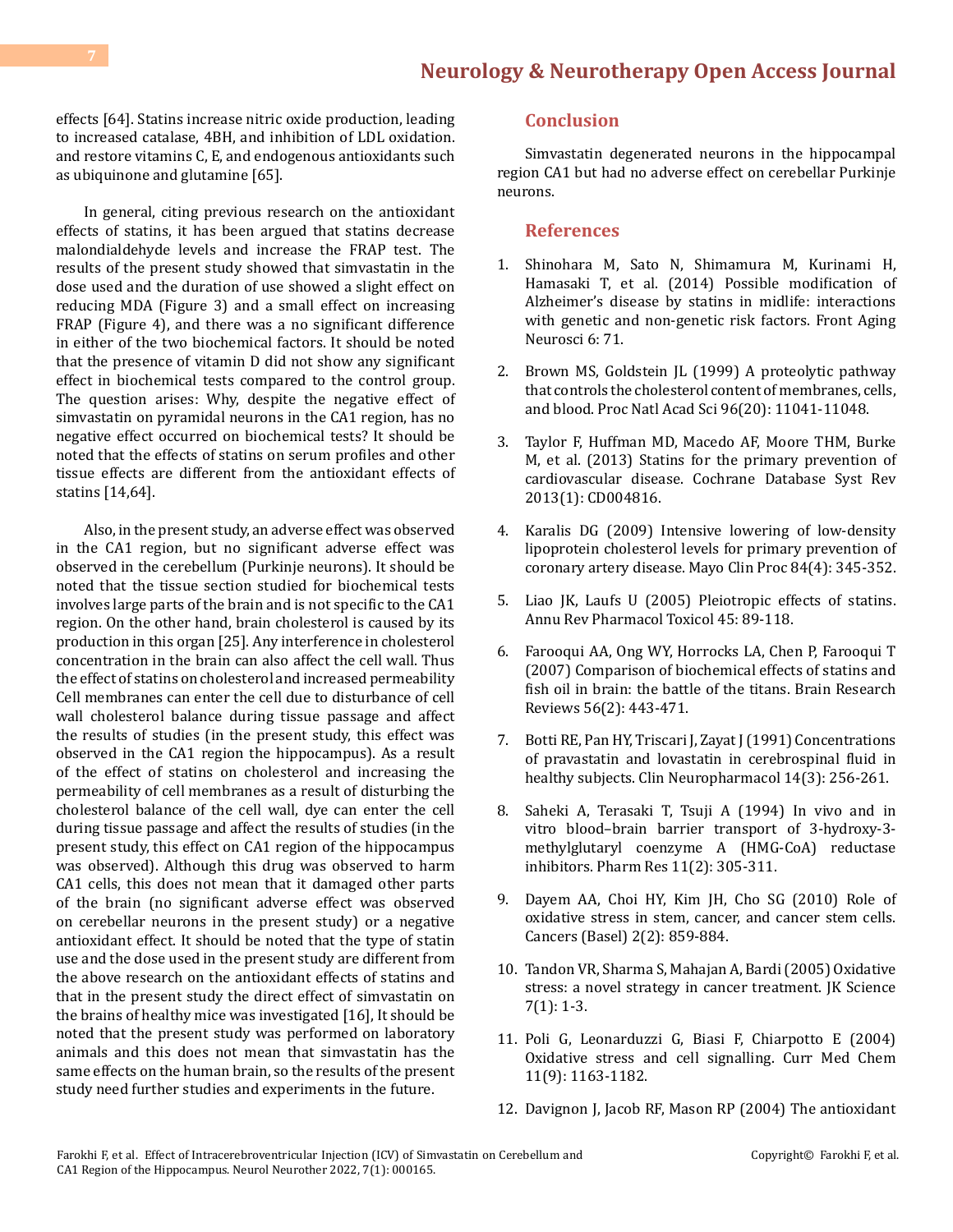[effects of statins. Coron Artery Dis 15\(5\): 251-258.](https://pubmed.ncbi.nlm.nih.gov/15238821/)

- 13. [Stoll LL, McCormick ML, Denning GM, Weintraub NL](https://pubmed.ncbi.nlm.nih.gov/15645009/) [\(2004\) Antioxidant effects of statins. Drugs Today \(Barc\)](https://pubmed.ncbi.nlm.nih.gov/15645009/) [40\(12\): 975-990.](https://pubmed.ncbi.nlm.nih.gov/15645009/)
- 14. [Harrison D, Griendling KK, Landmesser U, Hornig](https://pubmed.ncbi.nlm.nih.gov/12645638/) [B, Drexler H \(2003\) Role of oxidative stress in](https://pubmed.ncbi.nlm.nih.gov/12645638/) [atherosclerosis. Am J Cardiol 91\(3A\): 7A-11A.](https://pubmed.ncbi.nlm.nih.gov/12645638/)
- 15. [Gomes ACP, Reilly S, Brandes RP, Casadei B \(2014\)](https://pubmed.ncbi.nlm.nih.gov/23924190/) [Targeting inflammation and oxidative stress in atrial](https://pubmed.ncbi.nlm.nih.gov/23924190/)<br>fibrillation: role of 3-hydroxy-3-methylglutaryl[fibrillation: role of 3-hydroxy-3-methylglutaryl](https://pubmed.ncbi.nlm.nih.gov/23924190/)[coenzyme a reductase inhibition with statins. Antioxid](https://pubmed.ncbi.nlm.nih.gov/23924190/) [Redox Signal 20\(8\): 1268-1285.](https://pubmed.ncbi.nlm.nih.gov/23924190/)
- 16. [Cheng WH, Ho WY, Chang CF, Lu PJ, Cheng PW, et al.](https://pubmed.ncbi.nlm.nih.gov/23889671/) [\(2013\) Simvastatin induces a central hypotensive effect](https://pubmed.ncbi.nlm.nih.gov/23889671/) [via Ras‐mediated signalling to cause eNOS up‐regulation.](https://pubmed.ncbi.nlm.nih.gov/23889671/) [Br J Pharmacol 170\(4\): 847-858.](https://pubmed.ncbi.nlm.nih.gov/23889671/)
- 17. [Hughes BD, Harris SS, Krall EA, Dallal GE \(1997\) Effect of](https://pubmed.ncbi.nlm.nih.gov/9278463/) [calcium and vitamin D supplementation on bone density](https://pubmed.ncbi.nlm.nih.gov/9278463/) [in men and women 65 years of age or older. N Engl J Med](https://pubmed.ncbi.nlm.nih.gov/9278463/) [337\(10\): 670-676.](https://pubmed.ncbi.nlm.nih.gov/9278463/)
- 18. [Moosavi M, Naghdi N, Maghsoudi N, Asi SZ \(2006\) The](https://www.sciencedirect.com/science/article/abs/pii/S0018506X06001759) [effect of intrahippocampal insulin microinjection on](https://www.sciencedirect.com/science/article/abs/pii/S0018506X06001759) [spatial learning and memory. Hormones and Behavior](https://www.sciencedirect.com/science/article/abs/pii/S0018506X06001759) [50\(5\): 748-752.](https://www.sciencedirect.com/science/article/abs/pii/S0018506X06001759)
- 19. [Paxinos G, Watson C \(2005\) The rat brain in stereotaxic](http://mikrokirurgi.se/wp-content/uploads/2013/10/Paxinos-The-rat-brain-in-stereotaxic-coordinates.pdf) [coordinates. Academic Press, San Diego, London, UK.](http://mikrokirurgi.se/wp-content/uploads/2013/10/Paxinos-The-rat-brain-in-stereotaxic-coordinates.pdf)
- 20. [Azad N, Rasoolijazi H, Joghataie MT, Soleimani S](https://pubmed.ncbi.nlm.nih.gov/23671826/) [\(2011\) Neuroprotective effects of carnosic acid in an](https://pubmed.ncbi.nlm.nih.gov/23671826/) [experimental model of Alzheimer's disease in rats. Cell](https://pubmed.ncbi.nlm.nih.gov/23671826/) [J 13\(1\): 39-44.](https://pubmed.ncbi.nlm.nih.gov/23671826/)
- 21. [Sadeghi A, Ghahari L, Yousefpour M \(2019\) Vitamin E](https://brieflands.com/articles/amhsr-92768.html) [Supplementation Reduces Oxidative Stress in the Male](https://brieflands.com/articles/amhsr-92768.html) [Wistar Rats' Brain Against Polyvinyl Chloride Products.](https://brieflands.com/articles/amhsr-92768.html) [Annals of Military and Health Sciences Research 17\(2\):](https://brieflands.com/articles/amhsr-92768.html) [e92768.](https://brieflands.com/articles/amhsr-92768.html)
- 22. Thaipong K, Boonprakob U, Crosby K, Zevallos LC, Byrne DH (2006) Comparison of ABTS, DPPH, FRAP, and ORAC assays for estimating antioxidant activity from guava fruit extracts. Journal of food composition and analysis 19(6-7): 669-675.
- 23. [Narwal V, Deswal R, Batrac B, Kalra V, Hood R, et al.](https://www.sciencedirect.com/science/article/abs/pii/S0039128X18302253) [\(2019\) Cholesterol biosensors: A review. Steroids 143:](https://www.sciencedirect.com/science/article/abs/pii/S0039128X18302253) [6-17.](https://www.sciencedirect.com/science/article/abs/pii/S0039128X18302253)
- 24. [Pignone M, Phillips C, Mulrow C \(2000\) Use of lipid](https://pubmed.ncbi.nlm.nih.gov/11039962/) [lowering drugs for primary prevention of coronary](https://pubmed.ncbi.nlm.nih.gov/11039962/)

[heart disease: meta-analysis of randomised trials. BMJ](https://pubmed.ncbi.nlm.nih.gov/11039962/)  [321\(7267\): 983.](https://pubmed.ncbi.nlm.nih.gov/11039962/)

- 25. [Schreurs BG \(2010\) The effects of cholesterol on learning](https://pubmed.ncbi.nlm.nih.gov/20470821/)  [and memory. Neuroscience & Biobehavioral Reviews](https://pubmed.ncbi.nlm.nih.gov/20470821/) [34\(8\): 1366-1379.](https://pubmed.ncbi.nlm.nih.gov/20470821/)
- 26. [Johnson-Anuna LN, Eckert GP, Keller JH, Igbavboa](https://pubmed.ncbi.nlm.nih.gov/15358814/)  [U, Franke C, et al. \(2005\) Chronic administration of](https://pubmed.ncbi.nlm.nih.gov/15358814/) [statins alters multiple gene expression patterns in](https://pubmed.ncbi.nlm.nih.gov/15358814/)  [mouse cerebral cortex. Journal of Pharmacology and](https://pubmed.ncbi.nlm.nih.gov/15358814/)  [Experimental Therapeutics 312\(2\): 786-793.](https://pubmed.ncbi.nlm.nih.gov/15358814/)
- 27. [Paintlia AS, Paintlia MK, Khan M, Vollmer T, Singh AK, et al.](https://pubmed.ncbi.nlm.nih.gov/16126908/)  [\(2005\) HMG-CoA reductase inhibitor augments survival](https://pubmed.ncbi.nlm.nih.gov/16126908/)  [and differentiation of oligodendrocyte progenitors in](https://pubmed.ncbi.nlm.nih.gov/16126908/)  [animal model of multiple sclerosis. The FASEB journal](https://pubmed.ncbi.nlm.nih.gov/16126908/)  [19\(11\): 1407-1421.](https://pubmed.ncbi.nlm.nih.gov/16126908/)
- 28. [Langan TJ, Volpe JJ \(1986\) Obligatory relationship](https://pubmed.ncbi.nlm.nih.gov/3633306/)  [between the sterol biosynthetic pathway and DNA](https://pubmed.ncbi.nlm.nih.gov/3633306/) [synthesis and cellular proliferation in glial primary](https://pubmed.ncbi.nlm.nih.gov/3633306/) [cultures. Journal of neurochemistry 46\(4\): 1283-1291.](https://pubmed.ncbi.nlm.nih.gov/3633306/)
- 29. [März P, Otten U, Miserez AR \(2007\) Statins induce](https://pubmed.ncbi.nlm.nih.gov/16998865/) [differentiation and cell death in neurons and astroglia.](https://pubmed.ncbi.nlm.nih.gov/16998865/)  [Glia 55\(1\): 1-12.](https://pubmed.ncbi.nlm.nih.gov/16998865/)
- 30. [Michikawa M, Yanagisawa K \(1999\) Inhibition of](https://pubmed.ncbi.nlm.nih.gov/10349836/) [cholesterol production but not of nonsterol isoprenoid](https://pubmed.ncbi.nlm.nih.gov/10349836/) [products induces neuronal cell death. Journal of](https://pubmed.ncbi.nlm.nih.gov/10349836/) [neurochemistry 72\(6\): 2278-2285.](https://pubmed.ncbi.nlm.nih.gov/10349836/)
- 31. García-Román N, Alvarez AM, Toro MJ, Montes A, Lorenzo [MJ \(2001\) Lovastatin induces apoptosis of spontaneously](https://pubmed.ncbi.nlm.nih.gov/11178870/) [immortalized rat brain neuroblasts: involvement of](https://pubmed.ncbi.nlm.nih.gov/11178870/) [nonsterol isoprenoid biosynthesis inhibition. Molecular](https://pubmed.ncbi.nlm.nih.gov/11178870/)  [and Cellular Neuroscience 17\(2\): 329-341.](https://pubmed.ncbi.nlm.nih.gov/11178870/)
- 32. [Mauch DH, Nägler K, Schumacher S, Göritz C, Müller](https://pubmed.ncbi.nlm.nih.gov/11701931/)  [EC, et al. \(2001\) CNS synaptogenesis promoted by glia](https://pubmed.ncbi.nlm.nih.gov/11701931/)[derived cholesterol. Science 294\(5545\): 1354-1357.](https://pubmed.ncbi.nlm.nih.gov/11701931/)
- 33. [Padala KP, Padala PR, Potter JF \(2006\) Simvastatin](https://pubmed.ncbi.nlm.nih.gov/16940411/)[induced decline in cognition. Annals of Pharmacotherapy](https://pubmed.ncbi.nlm.nih.gov/16940411/) [40\(10\): 1880-1883.](https://pubmed.ncbi.nlm.nih.gov/16940411/)
- 34. [Bergstrom JD, Bostedor RG, Rew DJ, Geissler WM,](https://pubmed.ncbi.nlm.nih.gov/9512650/)  [Wright SD, et al. \(1998\) Hepatic responses to inhibition](https://pubmed.ncbi.nlm.nih.gov/9512650/)<br>of 3-hydroxy-3-methylglutaryl-CoA reductase: a 3-hydroxy-3-methylglutaryl-CoA [comparison of atorvastatin and simvastatin. Biochimica](https://pubmed.ncbi.nlm.nih.gov/9512650/) [et Biophysica Acta \(BBA\)-Lipids and Lipid Metabolism](https://pubmed.ncbi.nlm.nih.gov/9512650/)  [1389\(3\): 213-221.](https://pubmed.ncbi.nlm.nih.gov/9512650/)
- 35. [Mosley ST, Kalinowski SS, Schafer BL, Tanaka RD \(1989\)](https://pubmed.ncbi.nlm.nih.gov/2513368/) [Tissue-selective acute effects of inhibitors of 3-hydroxy-](https://pubmed.ncbi.nlm.nih.gov/2513368/)[3-methylglutaryl coenzyme A reductase on cholesterol](https://pubmed.ncbi.nlm.nih.gov/2513368/)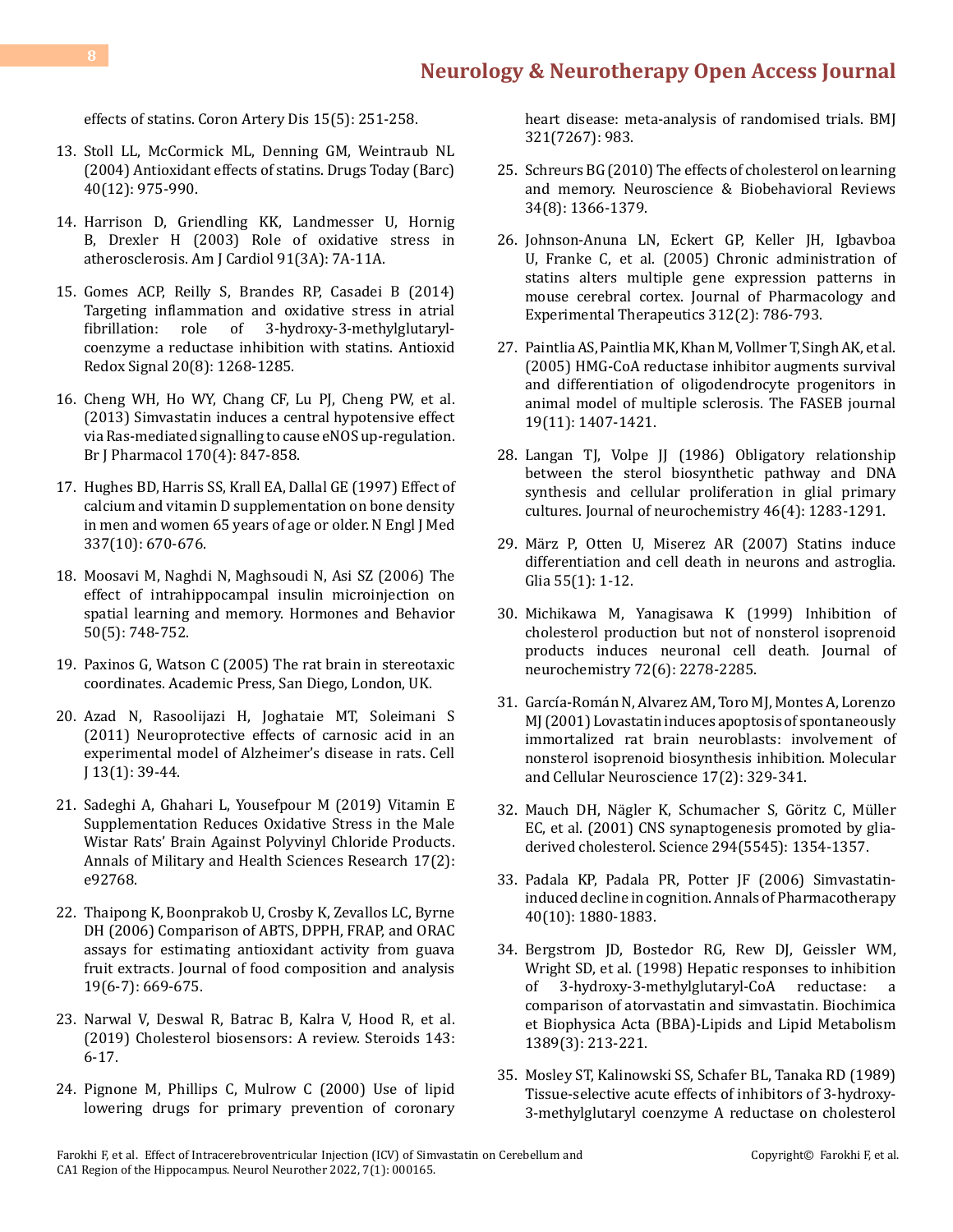[biosynthesis in lens. Journal of lipid research 30\(9\):](https://pubmed.ncbi.nlm.nih.gov/2513368/) [1411-1420.](https://pubmed.ncbi.nlm.nih.gov/2513368/)

- 36. [Rossoni LV, Wareing M, Wenceslau CF, Al-Abri M, Cobb](https://pubmed.ncbi.nlm.nih.gov/21671887/) [C, et al. \(2011\) Acute simvastatin increases endothelial](https://pubmed.ncbi.nlm.nih.gov/21671887/) [nitric oxide synthase phosphorylation via AMP-activated](https://pubmed.ncbi.nlm.nih.gov/21671887/) [protein kinase and reduces contractility of isolated rat](https://pubmed.ncbi.nlm.nih.gov/21671887/) [mesenteric resistance arteries. Clinical Science 121\(10\):](https://pubmed.ncbi.nlm.nih.gov/21671887/) [449-458.](https://pubmed.ncbi.nlm.nih.gov/21671887/)
- 37. [Endres M, Laufs U, Huang Z, Nakamura T, Huang P, et al.](https://pubmed.ncbi.nlm.nih.gov/9671773/) [\(1998\) Stroke protection by 3-hydroxy-3-methylglutaryl](https://pubmed.ncbi.nlm.nih.gov/9671773/) [\(HMG\)-CoA reductase inhibitors mediated by endothelial](https://pubmed.ncbi.nlm.nih.gov/9671773/) [nitric oxide synthase. Proceedings of the National](https://pubmed.ncbi.nlm.nih.gov/9671773/) [Academy of Sciences 95\(15\): 8880-8885.](https://pubmed.ncbi.nlm.nih.gov/9671773/)
- 38. [Ramos MC, Sierra S, Ramirez C, Velasco J, Burgos JS](https://pubmed.ncbi.nlm.nih.gov/21987590/) [\(2012\) Simvastatin modulates the Alzheimer's disease](https://pubmed.ncbi.nlm.nih.gov/21987590/)[related gene seladin-1. Journal of Alzheimer's Disease](https://pubmed.ncbi.nlm.nih.gov/21987590/) [28\(2\): 297-301.](https://pubmed.ncbi.nlm.nih.gov/21987590/)
- 39. [Hu X, i Song C, Fang M, Li C \(2018\) Simvastatin inhibits](https://pubmed.ncbi.nlm.nih.gov/29434767/) [the apoptosis of hippocampal cells in a mouse model](https://pubmed.ncbi.nlm.nih.gov/29434767/) [of Alzheimer's disease. Experimental and therapeutic](https://pubmed.ncbi.nlm.nih.gov/29434767/) [medicine 15\(2\): 1795-1802.](https://pubmed.ncbi.nlm.nih.gov/29434767/)
- 40. [Sun J, Xie C, Liu W, Lu D, Qiao W, et al. \(2012\) The effects](https://pubmed.ncbi.nlm.nih.gov/22842798/) [of simvastatin on hippocampal caspase-3 and Bcl-2](https://pubmed.ncbi.nlm.nih.gov/22842798/) [expression following kainate-induced seizures in rats.](https://pubmed.ncbi.nlm.nih.gov/22842798/) [International Journal of molecular medicine 30\(4\): 739-](https://pubmed.ncbi.nlm.nih.gov/22842798/) [746.](https://pubmed.ncbi.nlm.nih.gov/22842798/)
- 41. [Doraiswamy PM, Steffens DC, McQuoid DR \(2004\) Statin](https://pubmed.ncbi.nlm.nih.gov/15553983/) [use and hippocampal volumes in elderly subjects at risk](https://pubmed.ncbi.nlm.nih.gov/15553983/) [for Alzheimer's disease: a pilot observational study. Am J](https://pubmed.ncbi.nlm.nih.gov/15553983/) [Alzheimers Dis Other Demen 19\(5\): 275-278.](https://pubmed.ncbi.nlm.nih.gov/15553983/)
- 42. [Sparks DL, Lemieux SK, Haut MW, Baxter LC, Johnson](https://pubmed.ncbi.nlm.nih.gov/18540154/) [SC, et al. \(2008\) Hippocampal volume change in the](https://pubmed.ncbi.nlm.nih.gov/18540154/) [Alzheimer disease Cholesterol-Lowering Treatment](https://pubmed.ncbi.nlm.nih.gov/18540154/) [trial. Cleve Clin J Med 75\(2\): S87-93.](https://pubmed.ncbi.nlm.nih.gov/18540154/)
- 43. [Xiang Z, Reeves SA \(2009\) Simvastatin induces cell](https://pubmed.ncbi.nlm.nih.gov/18929563/) [death in a mouse cerebellar slice culture \(CSC\) model of](https://pubmed.ncbi.nlm.nih.gov/18929563/) [developmental myelination. Exp Neurol 215\(1\): 41-47.](https://pubmed.ncbi.nlm.nih.gov/18929563/)
- 44. [Segatto M, Trapani L, Lecis C, Pallottini V \(2012\)](https://pubmed.ncbi.nlm.nih.gov/22591135/) [Regulation of cholesterol biosynthetic pathway in](https://pubmed.ncbi.nlm.nih.gov/22591135/) [different regions of the rat central nervous system. Acta](https://pubmed.ncbi.nlm.nih.gov/22591135/) [Physiol \(Oxf\) 206\(1\): 62-71.](https://pubmed.ncbi.nlm.nih.gov/22591135/)
- 45. Kaminsky YG, Kosenko EA (2010) Molecular mechanisms of toxicity of simvastatin, widely used cholesterollowering drug. A review. Cent Eur J med 5(3): 269-279.
- 46. [Miron VE, Zehntner SP, Kuhlmann T, Ludwin SK, Owens](https://pubmed.ncbi.nlm.nih.gov/19349355/) [T, et al. \(2009\) Statin therapy inhibits remyelination in](https://pubmed.ncbi.nlm.nih.gov/19349355/)

[the central nervous system. Am J Pathol 174\(5\): 1880-](https://pubmed.ncbi.nlm.nih.gov/19349355/) [1890.](https://pubmed.ncbi.nlm.nih.gov/19349355/)

- 47. [Decker L, ffrench-Constant C \(2004\) Lipid rafts and](https://pubmed.ncbi.nlm.nih.gov/15084663/)  [integrin activation regulate oligodendrocyte survival. J](https://pubmed.ncbi.nlm.nih.gov/15084663/)  [Neurosci 24\(15\): 3816-3825.](https://pubmed.ncbi.nlm.nih.gov/15084663/)
- 48. [Suzumura K, Yasuhara M, Tanaka K, Suzuki T \(1999\)](https://pubmed.ncbi.nlm.nih.gov/10037456/) [Protective effect of fluvastatin sodium \(XU-62-320\), a](https://pubmed.ncbi.nlm.nih.gov/10037456/)  [3-hydroxy-3-methylglutaryl coenzyme A \(HMG-CoA\)](https://pubmed.ncbi.nlm.nih.gov/10037456/) [reductase inhibitor, on oxidative modification of human](https://pubmed.ncbi.nlm.nih.gov/10037456/)  [low-density lipoprotein in vitro. Biochem Pharmacol](https://pubmed.ncbi.nlm.nih.gov/10037456/)  [57\(6\): 697-703.](https://pubmed.ncbi.nlm.nih.gov/10037456/)
- 49. [Yamamoto A, Hoshi K, Ichihara K \(1998\) Fluvastatin, an](https://pubmed.ncbi.nlm.nih.gov/9851551/)  [inhibitor of 3-hydroxy-3-methylglutaryl-CoA reductase,](https://pubmed.ncbi.nlm.nih.gov/9851551/) [scavenges free radicals and inhibits lipid peroxidation in](https://pubmed.ncbi.nlm.nih.gov/9851551/) [rat liver microsomes. Eur J Pharmacol 361\(1\): 143-149.](https://pubmed.ncbi.nlm.nih.gov/9851551/)
- 50. [Athyros VG, Kakafika AI, Tziomalos K, Karagiannis A,](https://pubmed.ncbi.nlm.nih.gov/19199976/)  [Mikhailidis DP, et al. \(2009\) Pleiotropic effects of statins](https://pubmed.ncbi.nlm.nih.gov/19199976/)[clinical evidence. Curr Pharm Des 15\(5\): 479-489.](https://pubmed.ncbi.nlm.nih.gov/19199976/)
- 51. [Broncel M, Koter-Michalak M, Chojnowska-Jezierska](https://pubmed.ncbi.nlm.nih.gov/17479860/)  [J \(2006\) The effect of statins on lipids peroxidation](https://pubmed.ncbi.nlm.nih.gov/17479860/) [and activities of antioxidants enzymes in patients with](https://pubmed.ncbi.nlm.nih.gov/17479860/) [dyslipidemia. Przegl Lek 63\(9\): 738-742.](https://pubmed.ncbi.nlm.nih.gov/17479860/)
- 52. [Esterbauer H, Schaur RJ, Zollner H \(1991\) Chemistry and](https://pubmed.ncbi.nlm.nih.gov/1937131/)  [biochemistry of 4-hydroxynonenal, malonaldehyde and](https://pubmed.ncbi.nlm.nih.gov/1937131/) [related aldehydes. Free Radic Biol Med 11\(1\): 81-128.](https://pubmed.ncbi.nlm.nih.gov/1937131/)
- 53. [Kaya C, Pabuccu R, Cengiz SD, Dünder I \(2010\)](https://pubmed.ncbi.nlm.nih.gov/20146169/) [Comparison of the effects of atorvastatin and simvastatin](https://pubmed.ncbi.nlm.nih.gov/20146169/)  [in women with polycystic ovary syndrome: A prospective,](https://pubmed.ncbi.nlm.nih.gov/20146169/)  [randomized study. Exp Clin Endocrinol Diabetes 118\(3\):](https://pubmed.ncbi.nlm.nih.gov/20146169/) [161-166.](https://pubmed.ncbi.nlm.nih.gov/20146169/)
- 54. [Sathyapalan T, Shepherd J, Coady AM, Kilpatrick ES, Atkin](https://pubmed.ncbi.nlm.nih.gov/22879630/)  [SL, et al. \(2012\) Atorvastatin reduces malondialdehyde](https://pubmed.ncbi.nlm.nih.gov/22879630/) [concentrations in patients with polycystic ovary](https://pubmed.ncbi.nlm.nih.gov/22879630/)  [syndrome. J Clin Endocrinol Metab 97\(11\): 3951-3955.](https://pubmed.ncbi.nlm.nih.gov/22879630/)
- 55. [Li J, Sun YM, Wang LF, Li ZQ, Pan W, et al. \(2010\)](https://pubmed.ncbi.nlm.nih.gov/20394043/) [Comparison of effects of simvastatin versus atorvastatin](https://pubmed.ncbi.nlm.nih.gov/20394043/)  [on oxidative stress in patients with coronary heart](https://pubmed.ncbi.nlm.nih.gov/20394043/) [disease. Clin Cardiol 33\(4\): 222-227.](https://pubmed.ncbi.nlm.nih.gov/20394043/)
- 56. [Samy W, Hassanian MA \(2011\) Paraoxonase-1 activity,](https://pubmed.ncbi.nlm.nih.gov/21684478/)  [malondialdehyde and glutathione peroxidase in non](https://pubmed.ncbi.nlm.nih.gov/21684478/)[alcoholic fatty liver disease and the effect of atorvastatin.](https://pubmed.ncbi.nlm.nih.gov/21684478/)  [Arab J Gastroenterol 12\(2\): 80-85.](https://pubmed.ncbi.nlm.nih.gov/21684478/)
- 57. [Tavridou A, Efthimiadis A, Efthimiadis I, Paschalidou H](https://pubmed.ncbi.nlm.nih.gov/16758266/)  [\(2006\) Antioxidant effects of simvastatin in primary and](https://pubmed.ncbi.nlm.nih.gov/16758266/) [secondary prevention of coronary heart disease. Eur J](https://pubmed.ncbi.nlm.nih.gov/16758266/)  [Clin Pharmacol 62\(6\): 485-489.](https://pubmed.ncbi.nlm.nih.gov/16758266/)